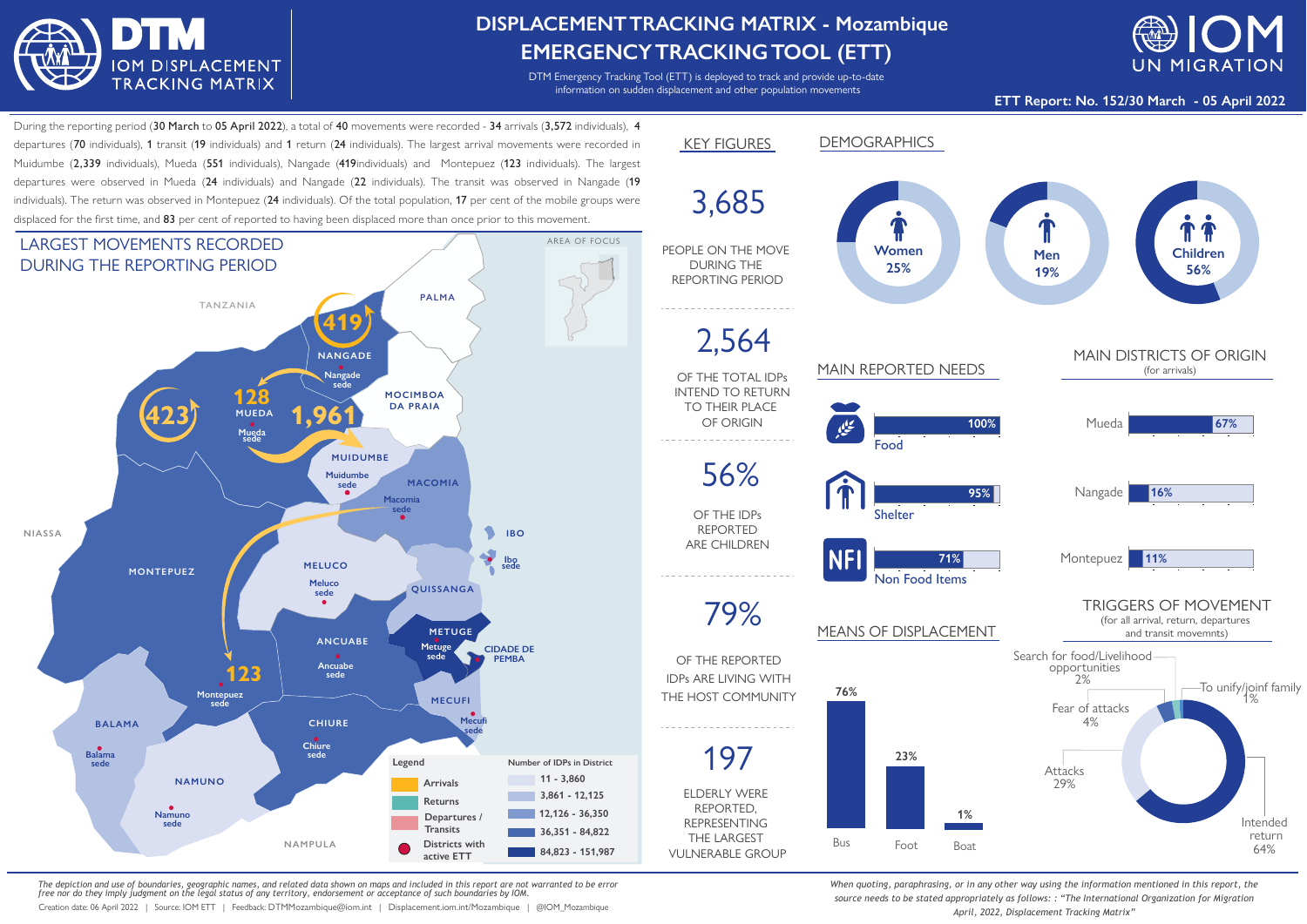

SUPPORTED BY:

G

**USAID** 

**Irish Aid** 

Rialtas na hÉireann<br>Government of Ireland

Humanitarian Aid<br>and Civil Protection





**Website : https://displacement.iom.int/mozambique** Feedback: DTMMozambique@iom.int @IOM\_Mozambique

**When quoting, paraphrasing, or in any other way using the information mentioned in this report, the source needs to be stated appropriately as follows:"The International Organization for Migration, April, 2022, Displacement Tracking Matrix"**